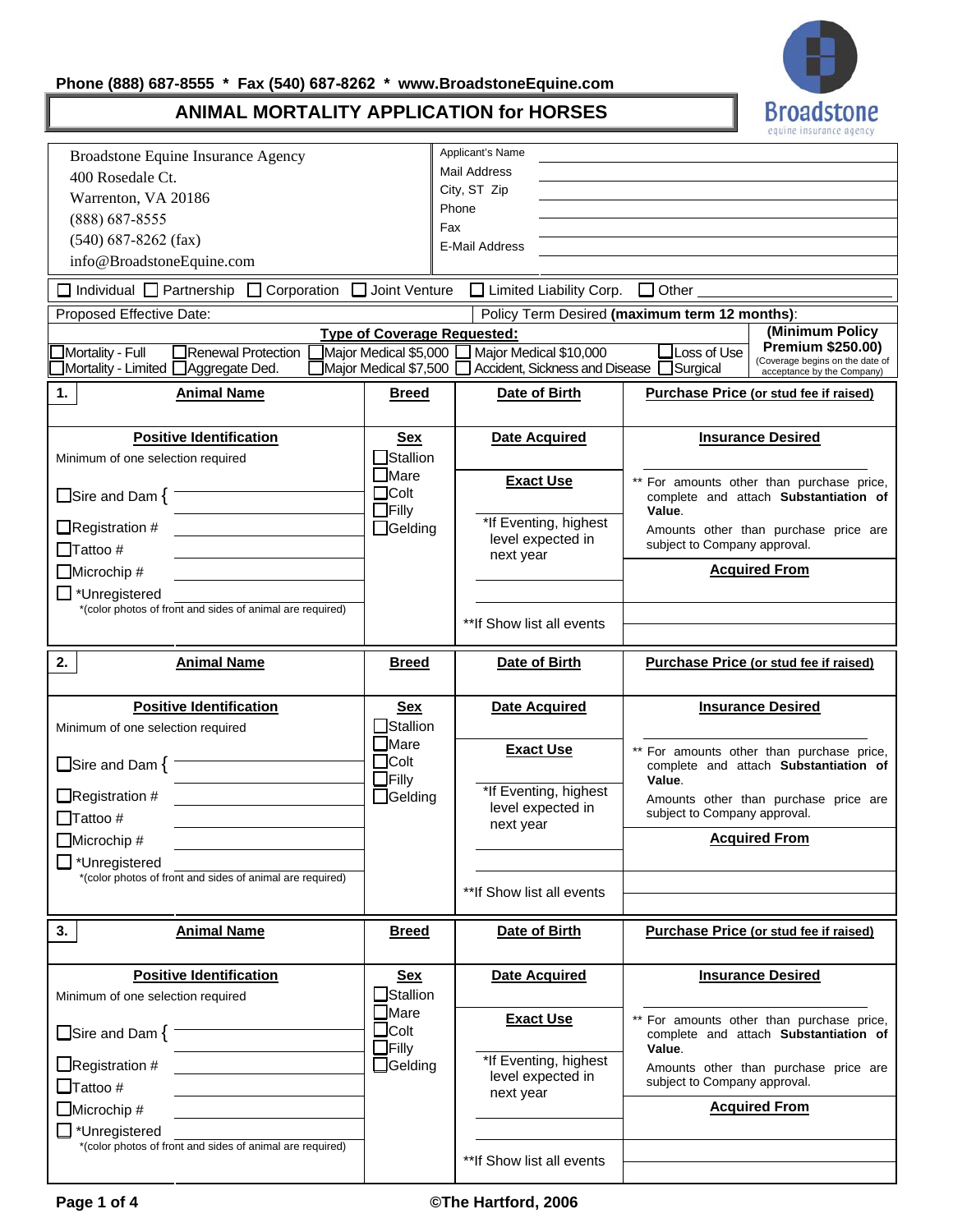| 1.  | Is applicant the sole owner of the animal(s) listed? Nes No If No, provide other owner(s) % of interest, Name and address:                                                                                                                         |                              |
|-----|----------------------------------------------------------------------------------------------------------------------------------------------------------------------------------------------------------------------------------------------------|------------------------------|
| 2.  | For any animal listed, if the Purchase Price was not paid entirely in cash, please describe the transaction in detail.                                                                                                                             |                              |
| 3.  | Loss Payee(s):<br>(Name and Address)                                                                                                                                                                                                               |                              |
| 4.  | Has any same type of animal owned by the applicant died in the past 5 years, whether covered by insurance or not? TYes INo<br>If Yes, provide details:                                                                                             |                              |
| 5.  | Has any insurance carrier ever canceled or refused to insure any animal in which the applicant has or had an insurable<br>interest? UYes UNo If Yes, provide details: (Not applicable in MO) UNION MODING THE PROPERTY PROPERTY PROPERTY           |                              |
| 6.  | Name of current insurance carrier:<br>Expiration Date: <u>_____________________</u><br><u> 1989 - Johann Stein, marwolaethau a bhann an t-Amhain an t-Amhain an t-Amhain an t-Amhain an t-Amhain an t-A</u><br>List optional coverage(s) provided: |                              |
| 7.  | Is there any other insurance on any animal listed? Ness INo If Yes, provide the carrier name: 1990 16 1991 1991<br>Amount of coverage:<br>Expiration date:                                                                                         |                              |
| 8.  | Name, address and telephone number of usual licensed Veterinarian:                                                                                                                                                                                 |                              |
| 9.  | Will the animal(s) be observed and cared for daily? $\Box$ Yes $\Box$ No If No, explain:                                                                                                                                                           |                              |
|     |                                                                                                                                                                                                                                                    | $\square$ No<br>$\square$ No |
|     |                                                                                                                                                                                                                                                    | $\square$ No                 |
|     |                                                                                                                                                                                                                                                    | $\square$ No                 |
| 13. |                                                                                                                                                                                                                                                    | $\square$ No                 |
|     |                                                                                                                                                                                                                                                    | $\square$ No                 |
|     | If Yes, provide date of first vaccine and date of booster below.                                                                                                                                                                                   | $\Box$ No                    |
|     | If Yes, please answer questions 17, 18, and 19.                                                                                                                                                                                                    | $\Box$ No                    |
|     | $\Box$ N/H $\Box$ H/H<br>$\Box$ N/N<br>If Yes, please check test results.                                                                                                                                                                          |                              |
|     |                                                                                                                                                                                                                                                    | $\square$ No                 |
|     | 19. Check the HYPP test results of Sire and Dam<br>$\Box$ N/N<br>N/H<br>$\Box$ H/H<br>□Unknown<br>Sire:<br>$\Box$ N/H<br>$\Box$ H/H<br><b>Unknown</b><br>$\Box$ N/N<br>Dam:                                                                        |                              |
|     |                                                                                                                                                                                                                                                    | $\Box$ No                    |
|     | If Yes, indicate maximum height of jumps.                                                                                                                                                                                                          | $\square$ No                 |
|     |                                                                                                                                                                                                                                                    | $\Box$ No                    |
|     | If Yes, to any of the questions 10 through 23, please identify animal(s) and provide details:                                                                                                                                                      | $\square$ No                 |
|     |                                                                                                                                                                                                                                                    |                              |
|     |                                                                                                                                                                                                                                                    |                              |

COPY OF THE NOTICE OF INFORMATION PRACTICES (PRIVACY) HAS BEEN GIVEN TO THE APPLICANT. (Not applicable in all states, consult your agent or broker for your state's requirements.)

**NOTICE OF INSURANCE INFORMATION PRACTICES** PERSONAL INFORMATION ABOUT YOU, INCLUDING INFORMATION FROM A CREDIT REPORT, MAY BE COLLECTED FROM PERSONS OTHER THAN YOU IN CONNECTION WITH THIS APPLICATION FOR INSURANCE AND SUBSEQUENT POLICY RENEWALS. SUCH INFORMATION AS WELL AS OTHER PERSONAL AND PRIVILEGED INFORMATION COLLECTED BY US OR OUR AGENTS MAY IN CERTAIN CIRCUMSTANCES BE DISCLOSED TO THIRD PARTIES WITHOUT YOUR AUTHORIZATION. YOU HAVE THE RIGHT TO REVIEW YOUR PERSONAL INFORMATION IN OUR FILES AND CAN REQUEST CORRECTION OF ANY INACCURACIES. A MORE DETAILED DESCRIPTION OF YOUR RIGHTS AND OUR PRACTICES REGARDING SUCH INFORMATION IS AVAILABLE UPON REQUEST. CONTACT YOUR AGENT OR BROKER FOR INSTRUCTIONS ON HOW TO SUBMIT A REQUEST TO US.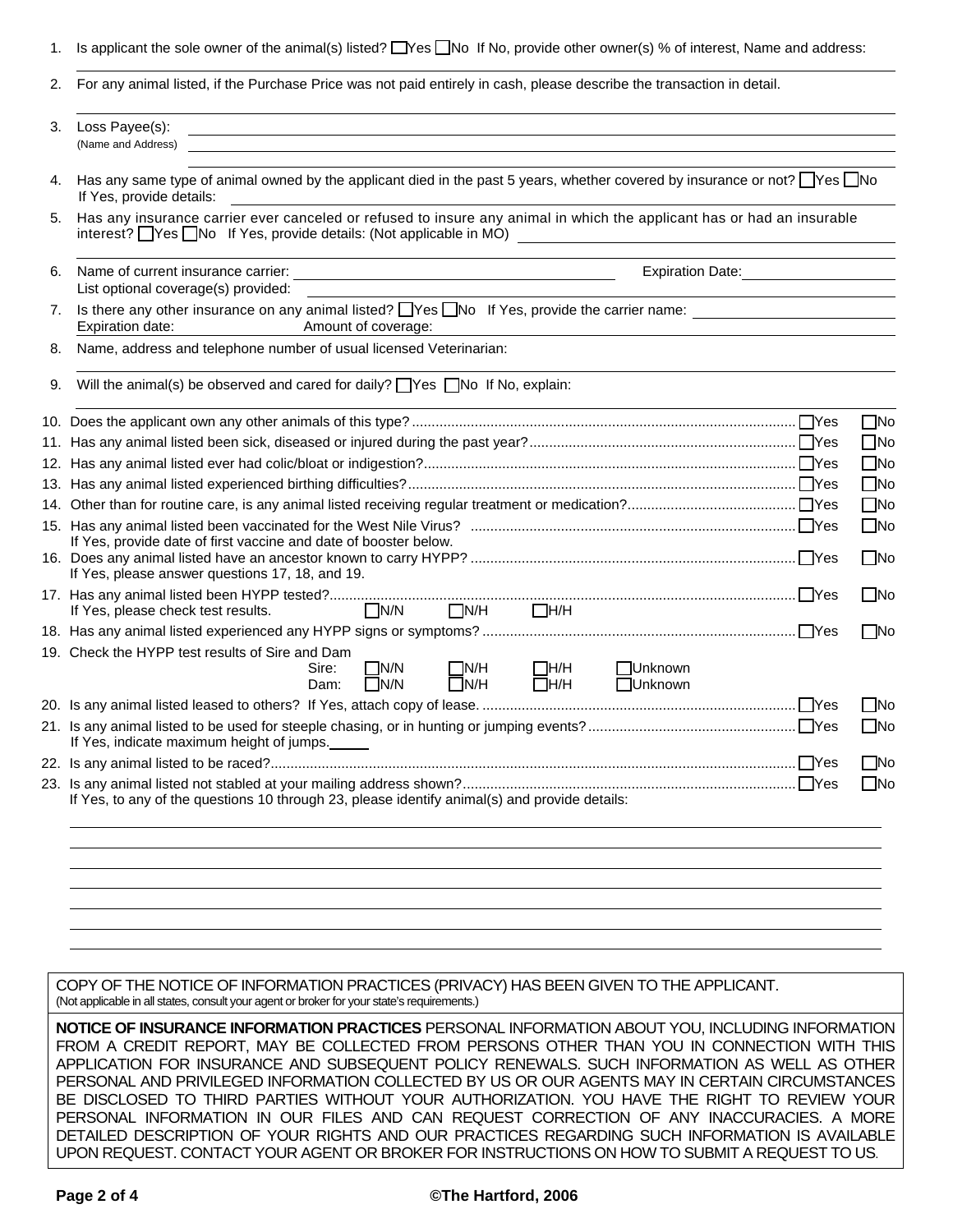|  |                                        |  |  |  |  | ANY PERSON WHO KNOWINGLY AND WITH INTENT TO DEFRAUD ANY INSURANCE COMPANY OR ANOTHER PERSON.      |  |  |  |  |
|--|----------------------------------------|--|--|--|--|---------------------------------------------------------------------------------------------------|--|--|--|--|
|  |                                        |  |  |  |  | FILES AN APPLICATION FOR INSURANCE OR STATEMENT OF CLAIM CONTAINING ANY MATERIALLY FALSE          |  |  |  |  |
|  |                                        |  |  |  |  | INFORMATION, OR CONCEALS FOR THE PURPOSE OF MISLEADING, INFORMATION CONCERNING ANY FACT MATERIAL  |  |  |  |  |
|  |                                        |  |  |  |  | THERETO. COMMITS A FRAUDULENT INSURANCE ACT. WHICH IS A CRIME AND SUBJECTS THE PERSON TO CRIMINAL |  |  |  |  |
|  | AND [NY: SUBSTANTIAL] CIVIL PENALTIES. |  |  |  |  |                                                                                                   |  |  |  |  |
|  |                                        |  |  |  |  |                                                                                                   |  |  |  |  |

(Not applicable in CO, HI, NE, OH, OK, OR, or, VT; in DC, LA, ME, TN, and VA, insurance benefits may also be denied. See below for additional Fraud Warnings)

| APPLICANTS SIGNATURE | <b>DATE</b> | <b>PRODUCERS SIGNATURE</b> | <b>DATE</b> |
|----------------------|-------------|----------------------------|-------------|
|                      |             |                            |             |
|                      |             |                            |             |

### **Applicable in Colorado**

It is unlawful to knowingly provide false, incomplete, or misleading facts or information to an insurance company for the purpose of defrauding or attempting to defraud the company. Penalties may include imprisonment, fines, denial of insurance, and civil damages. Any insurance company or agent of an insurance company who knowingly provides false, incomplete, or misleading facts or information to a policy holder or claimant for the purpose of defrauding or attempting to defraud the policy holder or claimant with regard to a settlement or award payable from insurance proceeds shall be reported to the Colorado Division of Insurance within the Department of Regulatory Agencies.

#### **Applicable in Hawaii**

For your protection, Hawaii law requires you to be informed that presenting a fraudulent claim for payment of a loss or benefit is a crime punishable by fines or imprisonment, or both.

## **Applicable in Ohio**

Any person who, with intent to defraud or knowing that he/she is facilitating a fraud against an insurer, submits an application or files a claim containing a false or deceptive statement is guilty of insurance fraud.

## **Applicable in Oklahoma**

Warning: any person who knowingly, and with intent to injure, defraud or deceive any insurer, makes any claim for the proceeds of an insurance policy containing any false, incomplete or misleading information is guilty of a felony.

#### **Applicable in Nebraska, Oregon and Vermont**

Any person who knowingly and with intent to defraud any insurance company or another person files an application for insurance or statement of claim containing any materially false information, or conceals for the purpose of misleading, information concerning any fact material thereto, may be committing a crime.